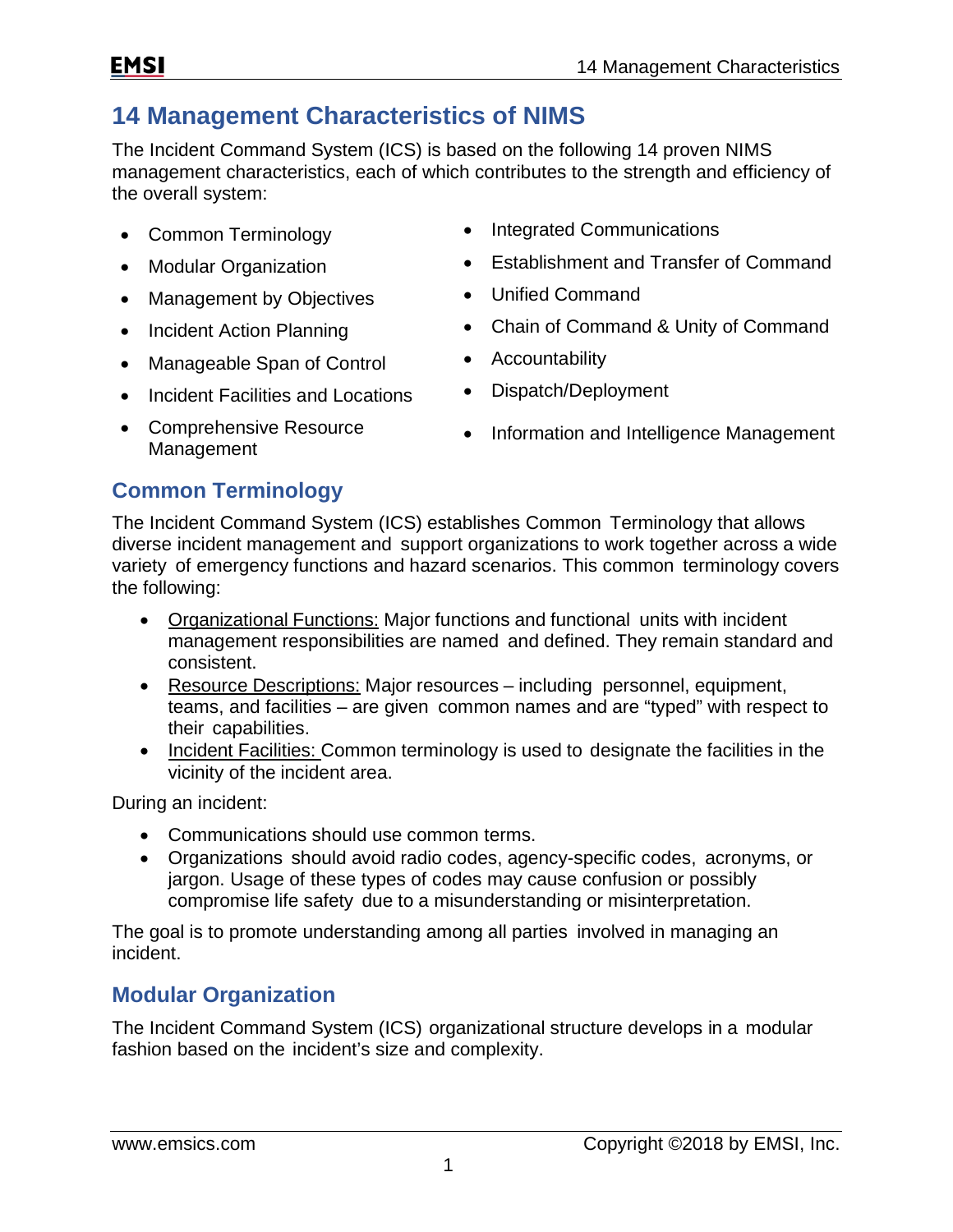- The responsibility for the establishment and expansion of the ICS modular organization rests with the Incident Commander.
- As the incident grows more complex, the ICS organization may expand as functional responsibilities are delegated.

### **ICS Organizational Structure**



The Operations Section develops and expands from the bottom-up in a modular fashion. As resources arrive and are added to the Operations organization, span-of control, geography, and/or functional responsibilities are considered in shaping how the Operations organization expands to coincide with increasing complexity.

The remaining ICS organizational structure typically develops in a top-down, modular fashion that is based on the size and complexity of the incident, as well as the specifics of the hazard environment created by the incident. As incident complexity increases, the organization expands from the top down as functional responsibilities are delegated.

The ICS organizational structure is flexible. When needed, separate functional elements can be established and subdivided to enhance internal organizational management and external coordination. As the ICS organizational structure expands, the number of management (or "Overhead") positions also expands to adequately address the requirements of the incident.

#### **Management by Objectives**

The Incident Commander or Unified Command (which will be discussed later), establishes incident objectives that drive incident response activities.

Management by Objectives includes the following:

- Establishing specific, measurable incident objectives.
- Identifying strategies, tactics, tasks and activities to achieve the objectives.
- Developing and issuing assignments, plans, procedures, and protocols to accomplish identified tasks.
- Documenting results for the incident objectives.

Incident objectives are used to ensure that everyone within the ICS organization has a clear understanding of what needs to be accomplished.

Guiding the decisions that a team makes in choosing how best to accomplish their work is typically a set of Priorities. They are also provided by Command and must be numbered in order of importance to have any true value for making decisions. A set might look like the following:

- 1. Life safety.
- 2. Incident stabilization.
- 3. Property/Environmental preservation.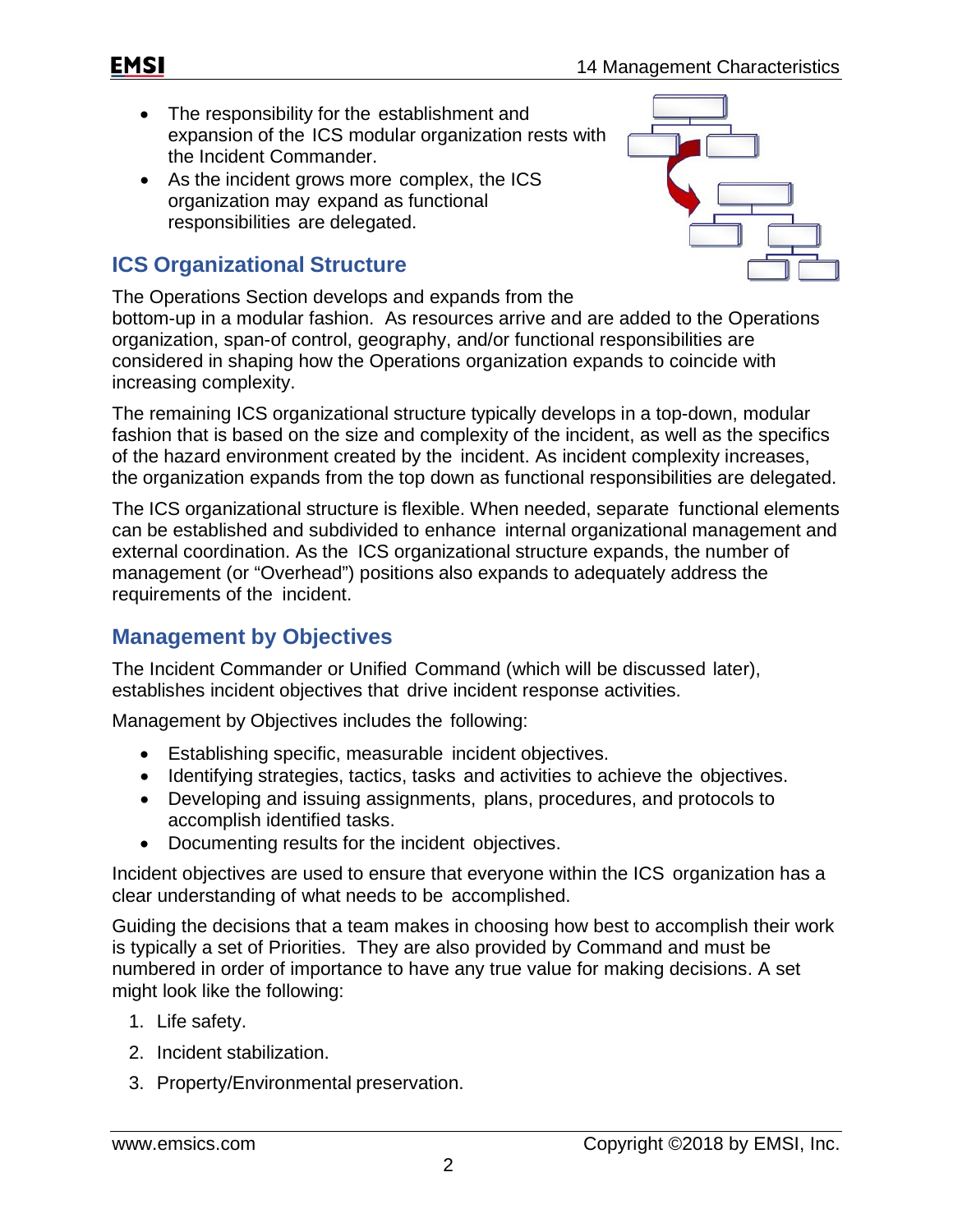### **EMSI**

### **Incident Action Planning**

Incident action planning guides effective incident management activities. An Incident Action Plan (IAP) is a concise, coherent means of capturing and communicating overall incident priorities, objectives, strategies, tactics, and assignments in the context of both operational and support activities. The IAP should focus on addressing the needs of future timeframes (called operational periods).

To be effective, an IAP should:

- Cover a specified timeframe
- Be proactive and address contingencies
- Specify the incident objectives
- State the activities to be completed
- Assign responsibilities
- Identify resources
- Specify communication protocols

Even the smallest of incidents are managed by incident objectives and plans. The plan can be as simple as the next steps the Incident Commander plans to do. For smaller/less complex incidents, the IAP may be oral or written, except for hazardous materials incidents, which require a written IAP.

## **Manageable Span of Control**

Depending on your role within the Incident Command System (ICS) structure, you may be asked to manage the activities of others.

Span of control refers to the number of individuals or resources that one supervisor can manage effectively during an incident. This concept is especially important for shaping the Operations Section organizational structure.

The optimal span of control is one supervisor to five subordinates (1:5).

However, effective incident management particularly outside of the Operations Section may



require ratios significantly different from this. This ratio is a guideline--incident personnel should use their best judgement to determine the appropriate ratio for an incident.

If too much responsibility is given to the supervisor, the span of control may become unmanageable. A manageable span of control on incidents may actually vary depending upon the type of incident, nature of the task, hazards and safety factors, and distances between personnel and resources.

Maintaining a manageable span of control is particularly important at incidents where safety and accountability are a top priority.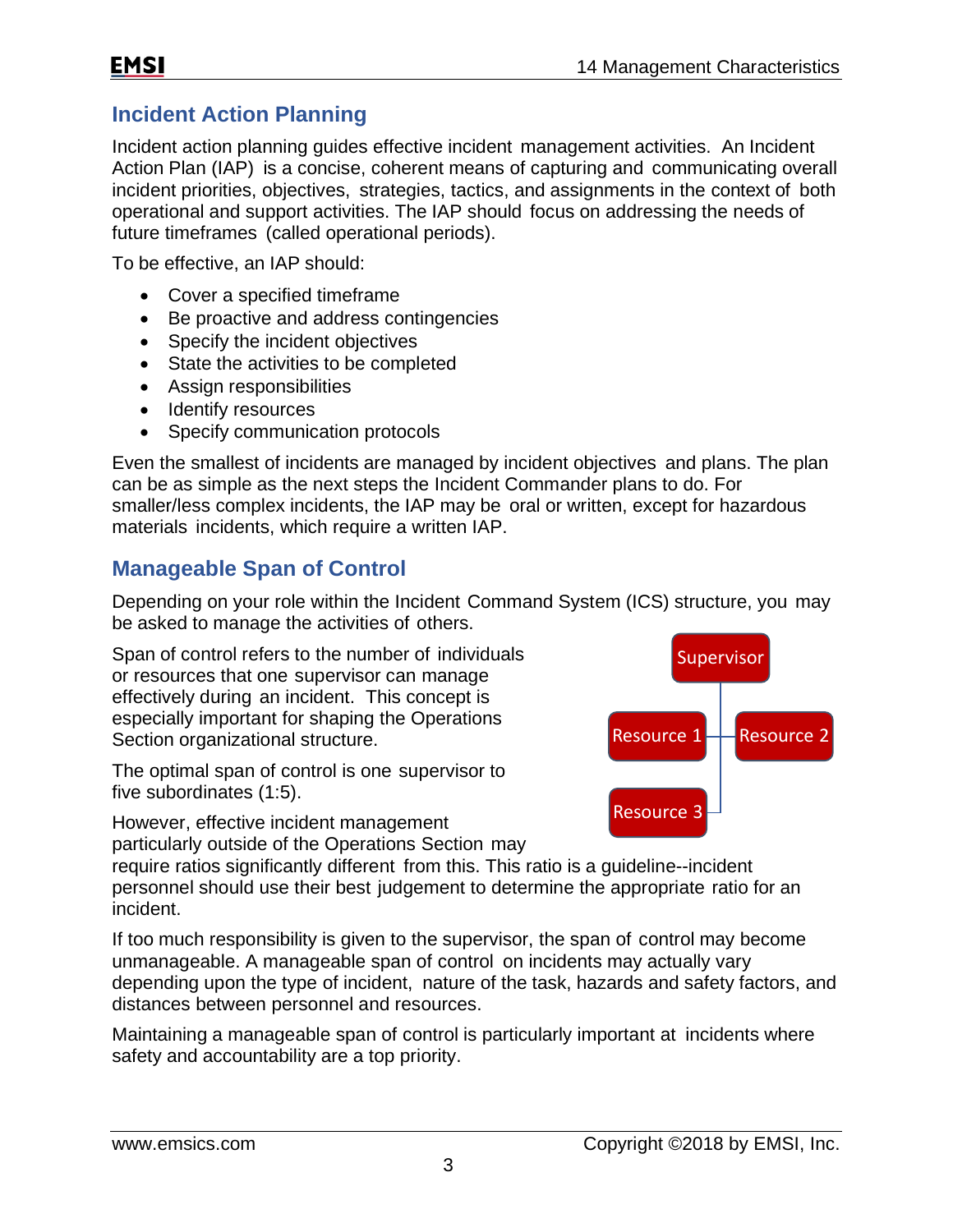### **Incident Facilities and Locations**

Depending upon the incident size and complexity, various types of support facilities may be established by Incident Command. These designated facilities typically include:

- Incident Command Post (ICP)
- Incident bases and camps
- Joint Information Centers (JIC)
- Staging Areas
- Helicopter (Helo) Spots and Helibases (Air and UAV)

#### **Comprehensive Resource Management**

At any incident or event, the situation must be assessed and response planned. Resources must be organized, assigned and directed to accomplish the incident objectives. As they work, resources must be managed to adjust to changing conditions. Managing resources safely and effectively is the most important consideration at an incident. The formalized resource management process in ICS ensures that the management principles translate into practice at the incident.



Key resource management activities include:

- Resource Identification and Typing
- Qualification, Certification and Credentialing Personnel
- Planning for Resources
- Acquiring, Storing and Inventorying Resources

#### **Integrated Communications**

Incident communications are facilitated through the development and use of a common communications plan and interoperable communication processes and systems that include voice and data links.

Integrated Communications are necessary to:

- Maintain connectivity
- Achieve situational awareness
- Facilitate information sharing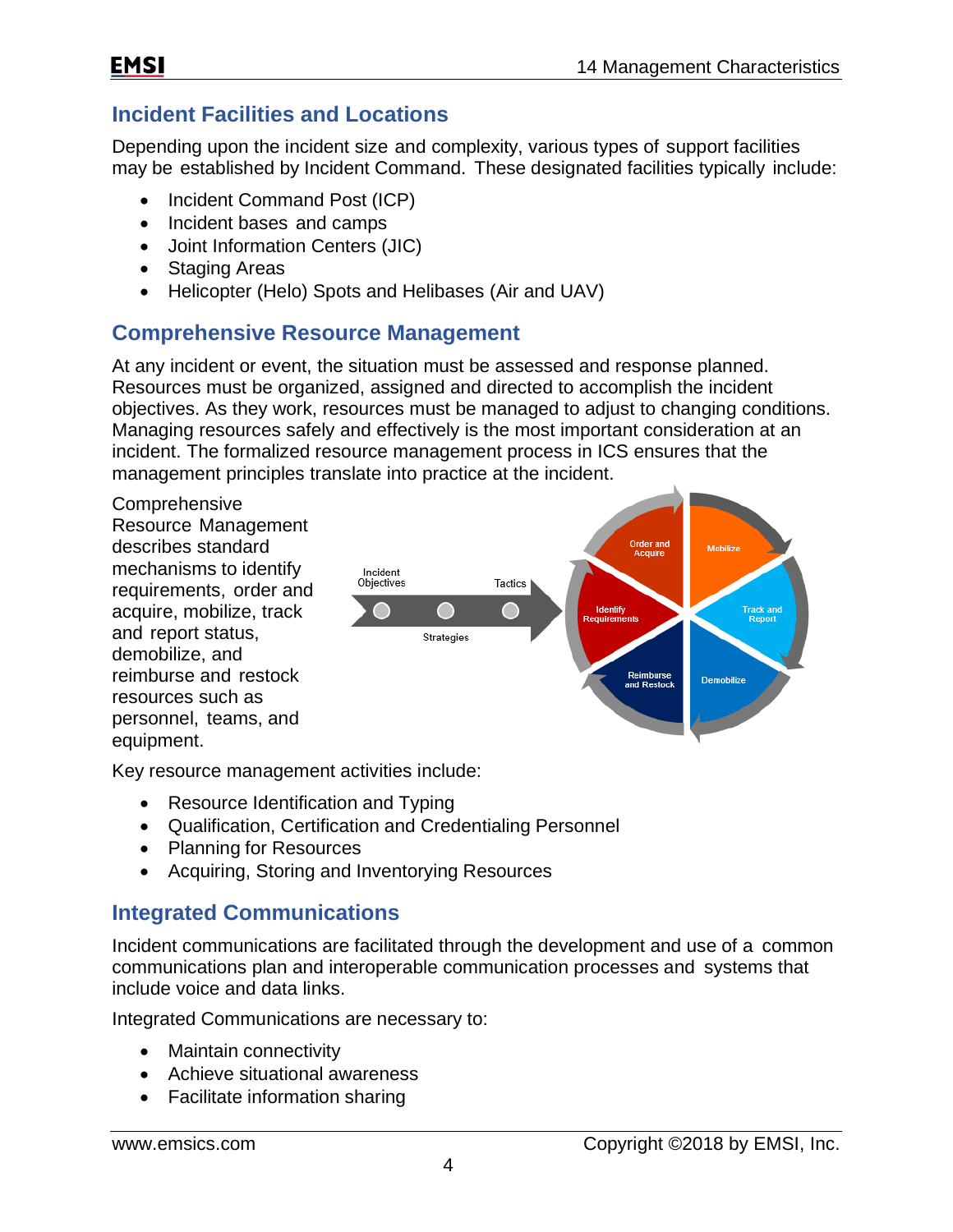### **Establishment and Transfer of Command**

The command function should be clearly established at the beginning of an incident. The jurisdiction or organization with primary responsibility for the incident designates the Incident Commander and the process for transferring command.

Transfer of command may occur during the course of an incident. When command is transferred, the process should include a briefing that captures all essential information for continuing safe and effective operations.

#### **Unified Command**

In a Unified Command, there is no single "Commander." Instead, the Unified Command manages the incident through jointly approved objectives. Unified Command allows entities with different legal, geographic, and functional responsibilities to work together effectively without adversely affecting individual agency authority, responsibility, or accountability.

Unified Command is typically established when no single jurisdiction, agency or organization has the authority and/or resources to manage the incident on its own.

Unified Command can include incidents involving multiple jurisdictions, a single jurisdiction with multiagency involvement,



or multiple jurisdictions with multiagency involvement.

# **Chain of Command**



Chain of command is an orderly line that details how authority flows through the hierarchy of the incident management organization. Chain of command:

- Allows an Incident Commander to direct and control the actions of all personnel on the incident.
- Avoids confusion by requiring that orders flow from supervisors.

Chain of command does NOT prevent personnel

from directly communicating with each other to ask for or share information. While formal direction and control follows the chain of command, informal information sharing occurs throughout the ICS structure.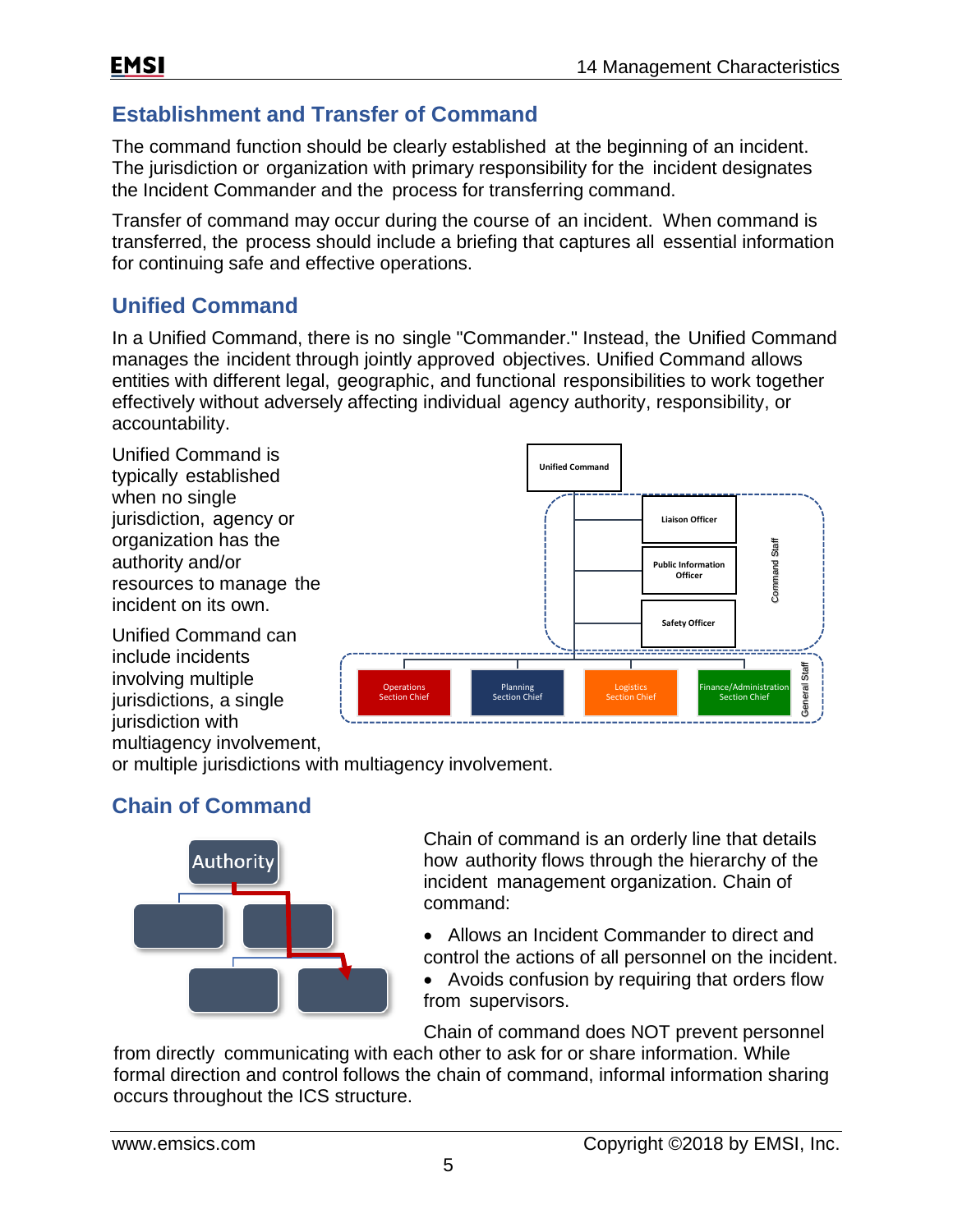# **Unity of Command**

While chain of command relates to the overall hierarchy of the organization, unity of command deals with the fact that all individuals have a single designated supervisor they report to.

Based on the principle of unity of command, you will:

- Report to only one Incident Command System (ICS) supervisor.
- Receive work assignments only from your ICS supervisor.

When you are assigned to an incident, you no longer report directly to your day-to-day supervisor. In fact, there is no correlation between the ICS organization and the administrative structure of any single agency or jurisdiction. This is deliberate because confusion over different position titles and organizational structures has been a significant stumbling block to effective incident management in the past.

While chain of command and unity of command are applied in all incidents, the actual command structure itself and the responsibilities of those involved change based on the type of incident and your specific role.

### **Accountability**

Effective accountability during incident operations is essential. As part of the Incident Command System (ICS) structure, you will need to abide by agency policies and guidelines and any applicable rules and regulations.

There are several principles you will need to adhere to:

- Check-In/Check-Out. All responders must report in to receive an assignment. Checking out is just as critical as checking in.
- Incident Action Planning. Response operations must be coordinated as outlined in the Incident Action Plan.
- Unity of Command. Each individual will be assigned to only one supervisor.
- Personal Responsibility. ICS relies on each individual taking personal accountability for his or her own actions.
- Span of Control. Supervisors must be able to adequately supervise and control their subordinates, as well as communicate with and manage all resources under their supervision.
- Resource Tracking. Supervisors must record and report resource status changes as they occur. Accountability starts as soon as a resource is requested through the time that the resource returns to their home base safely.

In addition to the incident, personal accountability is critical to response success. Each member is responsible for maintaining situational awareness of their environment, as well as reporting safety concerns to the chain of command.

### **Dispatch/Deployment**

Resources should be deployed only when requested or when dispatched by an appropriate authority through established resource management systems. Resources not requested should refrain from self-dispatching to avoid overburdening the incident